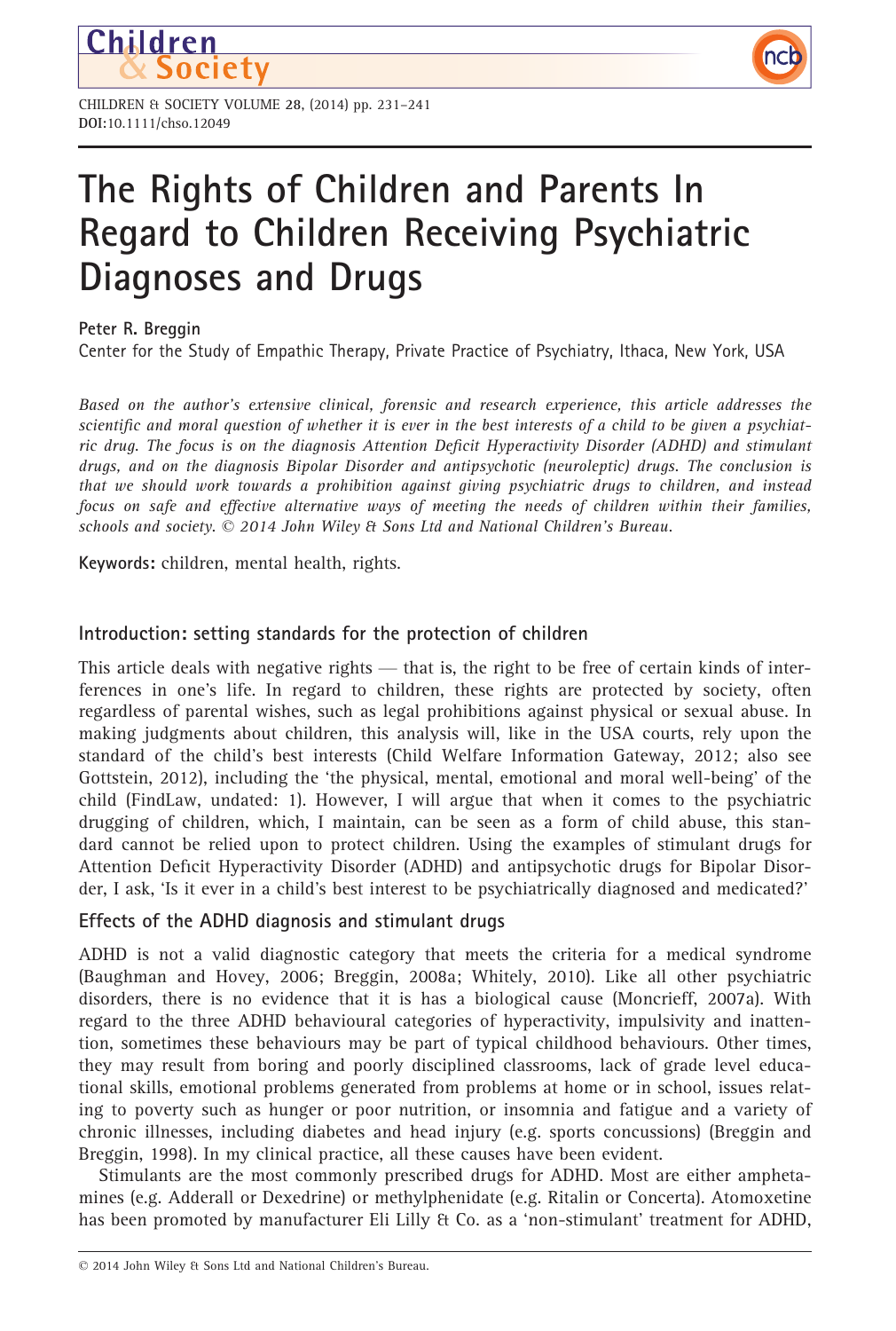but it has been shown to cause dangerously stimulating symptoms in one-third of children (Henderson and Hartman, 2004) and carries a Black Box Warning about causing suicidality in children (Strattera, 2011). Black box warnings are labels placed on pharmaceuticals in the USA, required by the Food and Drug Administration, when there is sufficient scientific evidence for causality with regard to serious adverse or life threatening effects.

Amphetamine and methylphenidate belong to Schedule II of the Drug Enforcement Agency's (DEA) controlled substances list, which is the highest risk of addiction and abuse. A Black Box Warning at the top of the Adderall label states, 'Amphetamines have a high potential for abuse. Administration of amphetamines for prolonged periods of time may lead to drug dependence' (Adderall, 2011). Lambert (2005) conducted a 28-year prospective study of children-diagnosed ADHD. She found that children treated with methylphenidate were much more likely to abuse cocaine in young adulthood compared to those diagnosed with ADHD without drug exposure. This is not surprising, as stimulants are known to cause physical alterations in the reward centres of the brain (Carlezon and Konradi, 2004).

Amphetamine and methylphenidate produce persistent biochemical abnormalities in the brain (Breggin, 2008a). Children treated with stimulants often develop atrophy of the brain. At the NIH Consensus Development Conference on ADHD, Swanson (Swanson and Castellanos, 1998) reviewed available studies purporting to show biological bases for ADHD including brain atrophy (e.g. Castellanos and others, 1996; Giedd and others, 1994). My presentation at the same conference concluded that these brain scans were 'almost certainly measuring pathology caused by psychostimulants' (Breggin, 1998: 109). Proal and others (2011) found widespread brain atrophy in grown adults who had been diagnosed and treated for ADHD as children. Furthermore, there is evidence that these stimulants lead to growth suppression in children. A large-scaled federally funded study (the MTA) involving multiple centres reconfirmed that stimulants suppress growth (Swanson and others, 2007a,b). These stimulant-induced losses in growth are due to a disruption in growth hormone cycles (Aarskog and others, 1977) that could adversely affect other organs of the body.

Stimulants have also been found to induce depression and apathy in children (reviewed in Breggin, 1999). A study of children age 4–6 given methylphenidate found that two-thirds developed symptoms of depression and withdrawal (Firestone and others, 1998; see Breggin, 2008a; Table 11.1: 286). Older children also may become 'tired, withdrawn, listless, depressed, dopey, dazed, subdued and inactive' (Mayes and others, 1994; see Breggin, 2008a, Table 11.1: 286). When these adverse drug effects are mistaken for a worsening of the child's 'mental disorders', these children are often given more serious diagnoses and additional drugs, leading to chronicity.

Other adverse effects of stimulants include tics and other behaviours that are consistent with obsessive-compulsive symptoms. An NIMH study focused on stimulant-induced symptoms of obsessive-compulsive disorder (OCD) and found that 51 per cent of methylphenidate-treated children were afflicted with drug-induced OCD and 58 per cent with abnormal movements, usually tics (Borcherding and others, 1990).

Numerous animal studies confirm that stimulant drugs reduce overall spontaneous mental and behavioural activity (including social interest), causing apathy or indifference, plus enforcing compulsive meaningless behaviours (Arakawa, 1994; Bell and others, 1982; Hughes, 1972; Randrup and Munkva, 1967, 1970; Rebec and others, 1997; Schiorring, 1977, 1979; Wallach, 1974). Consistent with the brain-disabling principle of psychiatric drug effects (Breggin, 2008a; Moncrieff, 2007b), this reduction in spontaneity is the primary or 'therapeutic' effect. The child has diminished energy or motivation to act 'hyperactive' or 'impulsive', and a diminished fantasy life and the creativity to be distracted and 'inattentive'. As a result, we have 'less child' to get into trouble.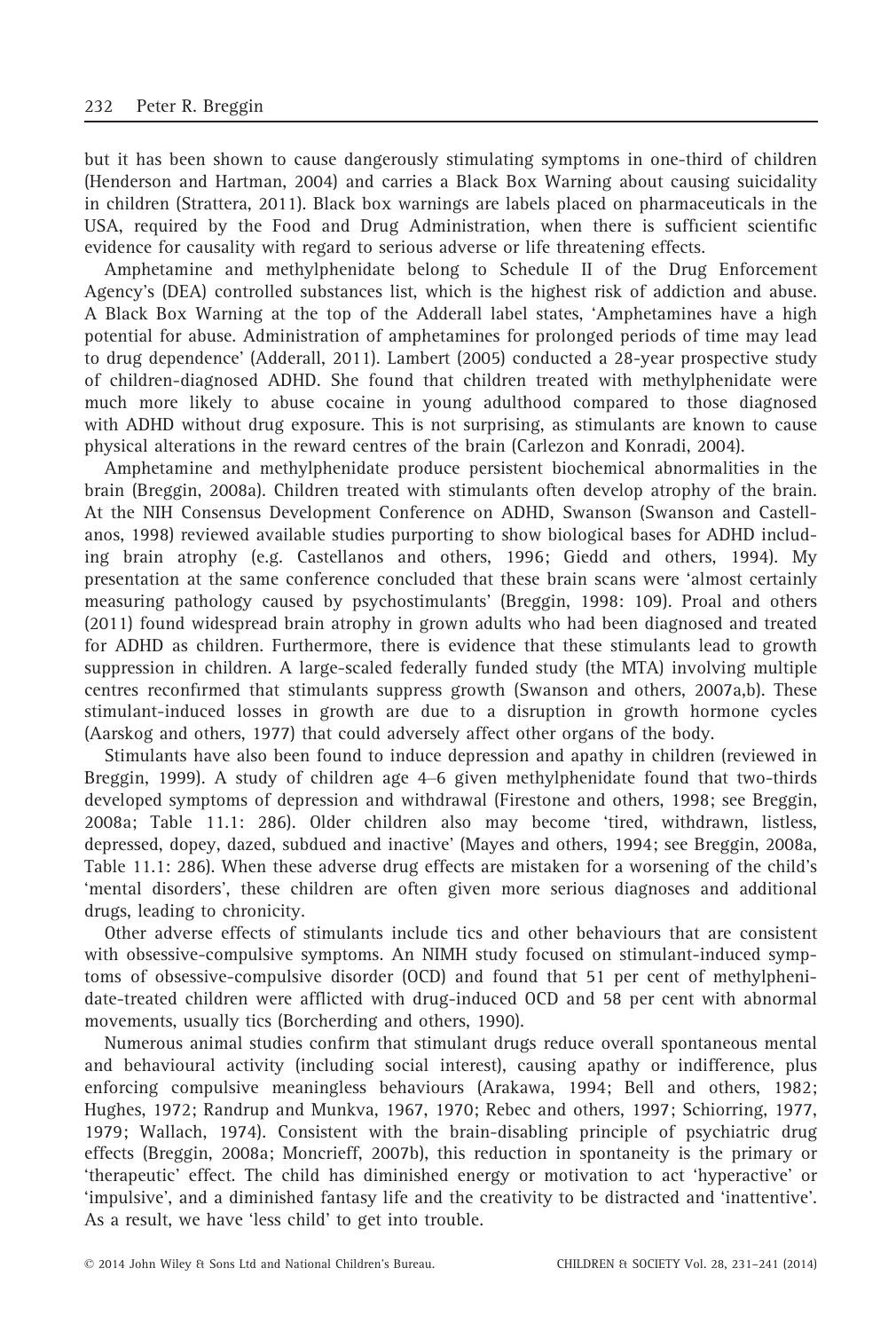When children are told they have ADHD and need medications, they are given the idea that they cannot control their behaviour. The diagnosis of ADHD discourages personal responsibility and the stimulant drugs crush the ability to exercise it (Breggin, 1991, 2001, 2002).

No long-term benefit for children of any kind has ever been demonstrated for any stimulant drug — no improved behaviour, no improved socialisation skills, no improved academic skills and no improvement in learning (McDonagh and Peterson, 2006; Regier and Leshner, 1992; Despite six decades of research, the FDA-approved labels for stimulants remain required to state, 'Long-term effects of amphetamines in children have not been well established' (Adderall, 2013; Section 8.4 'Pediatric Use'). Even the pro-medication Multi-Modal Treatment Study (MTA) found at 36 months that medication treatment strategies were no better than any other behavioural and educational approaches, including a stay at a summer camp (Swanson and others, 2007b).

#### Effects of bipolar diagnosis and antipsychotic drugs

Moreno and others (2007) reported a 40-fold increase in the diagnosis of childhood bipolar disorder between 1994–1995 and 2002–2003. A remarkable 90.6 per cent of the children received psychiatric drugs and 47.7 per cent were prescribed antipsychotic drugs. Joseph Biederman, Thomas Spencer and Timothy Wilens from Harvard University fuelled this increase in diagnosing and drugging children while accepting funds from the pharmaceutical industry in return for promoting their products (Sarchet, 2011; Yu, 2011; also see Littrell and Lyons, 2010a,b).

Antipsychotic drugs include the older ones such as chlorpromazine (Thorazine or Largactil), haloperidol (Haldol) and perphenazine (Trilafon), as well as the newer 'atypicals' or 'novel' antipsychotic drugs such as olanzapine (Zyprexa), risperidone (Risperdal), aripiprazole (Abilify), ziprasidone (Geodon) and quetiapine (Seroquel). Moreover, there are four yet newer atypical antipsychotics: paliperidone (Invega), iloperidone (Fanapt), lurasidone (Latuda) and asenapine (Saphris). All of these drugs block dopamine neurotransmission to the frontal lobes (Drug Facts and Comparisons, 2012: 1627). As such, they will cause the same adverse effects as the older antipsychotic drugs, including lobotomy-like indifference and apathy, Parkinsonian symptoms, akathisia, dystonia, tardive dyskinesia, neuroleptic malignant syndrome, gynecomastia and other sexual dysfunctions. The atypicals also impact on numerous other neurotransmitter systems, including serotonin.

Tardive dyskinesia (TD) is a movement disorder caused by antipsychotic drugs (dopamine blockers). It can impair any muscle functions that are wholly or partially under voluntary control, including the face, eyes, tongue, jaw, neck, back, abdomen, extremities, diaphragm, oesophagus and vocal cords. Controlled clinical trials and epidemiological studies demonstrate that the rates for tardive dyskinesia are an alarming 5 per cent to 7 per cent cumulative per year (Chouinard and others, 1986; Glazer and others, 1993). Tardive akathisia, a variant of TD, causes a torture-like inner sensation that can drive patients into despair, psychosis, violence and suicide (American Psychiatric Association, 2000: 803). Tardive dystonia, another variant, causes painful and deforming spasms.

When study subjects are given equivalent doses of the older and newer antipsychotic drugs, there is little or no difference in the frequency of extrapyramidal effects or TD (Lieberman and others, 2005; Miller, 2009; Nasrallah, 2007; Rosebush and Mazurek, 1999; Woods and others, 2010). TD is a major threat to children (Breggin, 1983, 2008a; Mejia and Jankovic, 2010). In my clinical and forensic practice, I have evaluated many cases of childhood TD caused by newer antipsychotic drugs including risperidone, olanzapine, ziprasidone, aripiprazole and quetiapine. Even 'mild' cases of eye blinking or grimacing can humiliate, stigmatise and isolate a child. More severe cases disable children with painful spasms in the neck and shoulders, abnormal posture and gait, or constant agitated body movements and a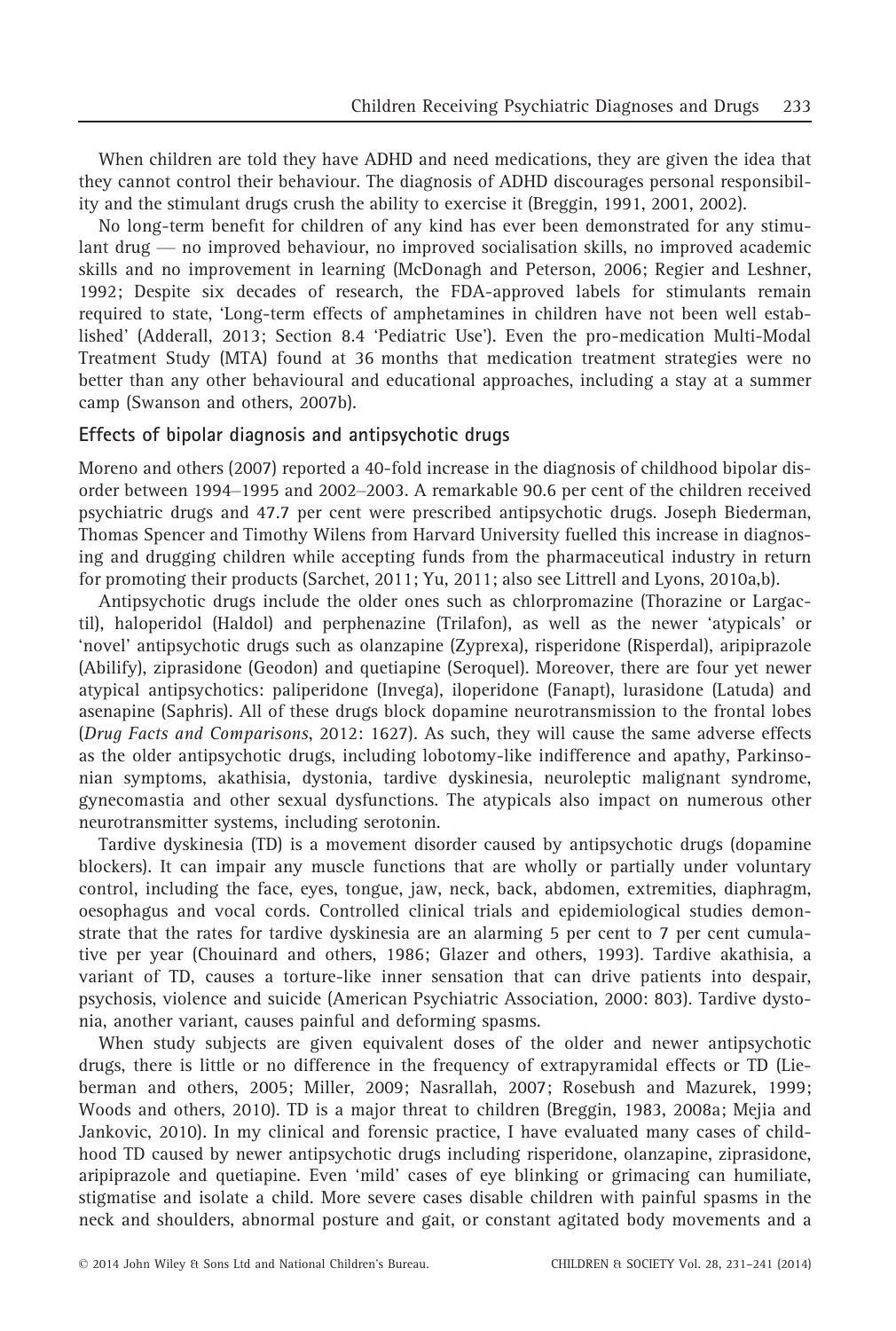need to constantly, frantically pace. Although I did not personally evaluate the following cases, they illustrate some of the symptoms of severe TD (http://www.youtube.com/watch? v=WlVxv5ag0pQ; http://www.youtube.com/watch?v=v0GAJrUhNyk).

In addition to these serious adverse effects, recent brain scan studies also demonstrate that exposure to antipsychotic drugs frequently causes brain shrinkage (atrophy) in patients (van Haren and others, 2011; Ho and others, 2011; Levin, 2011). There is long-standing evidence for antipsychotic drug-induced brain damage (Breggin, 1990, 1993, 2008a, 2011, 2013). Shrinkage of brain tissue has also been demonstrated in primates (Dorph-Petersen and others, 2005; Konopaske and others, 2007, 2008; Navari and Dazzan, 2009).

Other adverse effects include tardive psychosis and tardive dementia. Referring to both children and adults, Gualtieri and Barnhill (1988: 149) concluded, 'in virtually every clinical survey that has addressed the question, it is found that TD patients, compared to non-TD patients, have more in the way of dementia' (also see Myslobodsky, 1986, 1993). Patients withdrawn from antipsychotic drugs commonly become more disturbed and psychotic (tardive psychosis) than before they took the medications (Breggin, 2008a; Chouinard and Jones, 1980; Moncrieff, 2006). Children manifest tardive psychosis as a severe worsening of their behaviour beyond pre-treatment intensity (Gualtieri and Barnhill, 1988). Long-term patients can develop Neuroleptic-Induced Deficit Syndrome (NIDS) with cognitive and affective losses (Barnes and McPhillips, 1995), leading to a misdiagnosis of chronic schizophrenia.

Also of concern, the newer antipsychotics may cause a metabolic syndrome that predisposes children to heart disease and early death, including weight gain and obesity, elevated blood sugar and diabetes, elevated blood lipids and atherosclerosis, and high blood pressure (Lieberman and others, 2005). One-third or more of children and adolescents given antipsychotic drugs are at risk of developing metabolic syndrome (Splete, 2011; also see Goeb and others, 2010).

Patients diagnosed with serious mental disorders have a markedly shortened lifespan, as much as 13.8 years in the Veterans Administration and 25 years in state mental health systems (Kilbourne and others, 2009; Parks and others, 2006; Whitaker, 2010). Most of these patients have been exposed for years to antipsychotic drugs. Adults aged 20–34 on antidepressants have increased mortality when also taking antipsychotic drugs (Sundell and others, 2011). This increased mortality is not related to lifestyle but to polydrug treatment (Gill and others, 2007; Joukamaa and others, 2006).

Antipsychotic drugs have their 'therapeutic' effect by suppressing the frontal lobes and reticular activating system, producing relative degrees of apathy and docility (Breggin, 2008a). This effect occurs regardless of diagnosis and indeed regardless of species (Breggin, 1983). The National Institute of Mental Health conducted a long-term study ('CATIE') that compared several newer atypical antipsychotic drugs to an older one. The study gave a bleak picture of antipsychotic drug efficacy: 'In summary, patients with chronic schizophrenia in this study discontinued their antipsychotic study medications at a high rate, indicating substantial limitations in the effectiveness of the drugs' (Lieberman and others, 2005: 1218). Lieberman and Stroup concluded, 'By revealing the truth about the emperor's new clothes, CATIE has helped to refocus efforts on the need for truly innovative treatments and strategies that can make significant advances for persons with schizophrenia and related psychoses' (2011: 774). An overview of the problems associated with giving antipsychotic drugs to children can be found in Olfman and others (2012). Decades of research confirm the lack of efficacy of antipsychotic drugs (Whitaker, 2010, 2012; Breggin, 2008a). Moreover, no psychiatric drugs have been proven effective for children over the long term (that is, for many months or years).

In the limited space of this article, I have not presented personal narratives and clinical vignettes. They can be found in Kevin Miller's 2007 film, *Generation Rx*, and several of my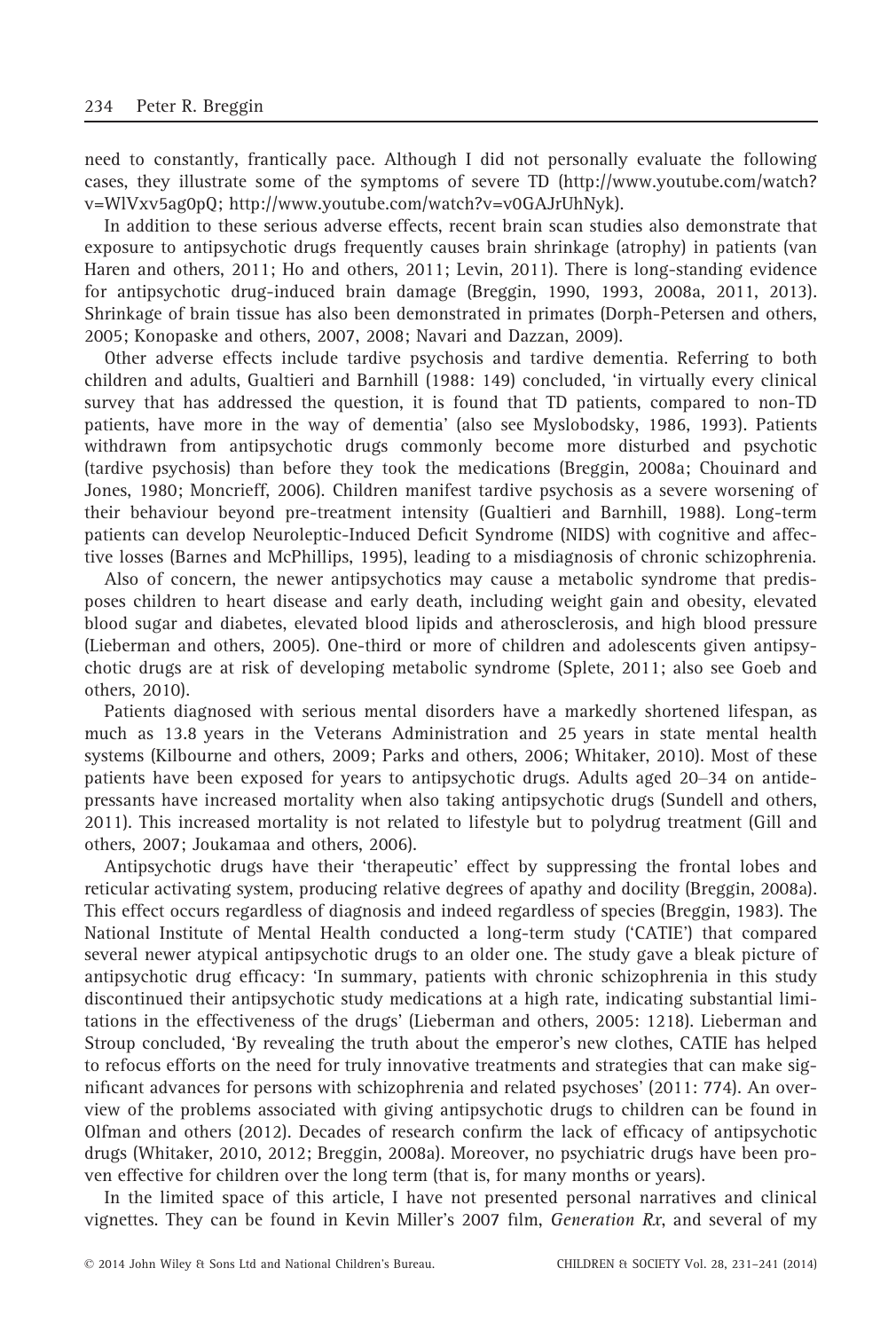books (Breggin, 1991, 2001, 2002, 2008b), where I also examine the larger moral, social and political contexts of the drugging of children.

#### Concluding considerations

The question that I posed at the outset of this article is whether it is ever in the best interests of a child to be given a psychiatric drug. I first started working with children and adults in state psychiatric facilities 1954–1958 as a leader of the Harvard-Radcliffe Mental Hospital Volunteer Program (Breggin, 1991). I continued to work at times with psychiatric patients in medical school (1958–1962) and then did so fulltime for half my internship and fulltime for 3 years of psychiatric residency (1962–1966). I have had a private practice since 1967–1968. Based on my clinical experience and scientific research, spanning nearly 60 years, I conclude that children should not be exposed to psychiatric drugs. I have focused here on two diagnoses, ADHD and Bipolar Disorder, and on the drugs used to treat them. These two diagnoses in many ways cover the spectrum of psychiatric 'disorders' with their varied manifestations and degrees of impairment. Similarly, the two classes of drugs, stimulants and antipsychotics, also vary greatly and reflect the hazards associated with most psychiatric drugs. I believe that the lessons or conclusions drawn from these diagnoses and drugs may be applied to all childhood psychiatric diagnoses and the drugs used to treat them.

In my research and clinical experience, I have found children's problems to be primarily psychosocial and/or educational in nature. Psychiatric diagnoses reduce these highly complicated contexts to narrow, unhelpful categories that fail to capture the richness and complexity, the human quality, of the child's experiences. The psychiatric drugs used to 'treat' them do not address the underlying problems; at best they can only temporarily suppress their manifestations, while adding brain impairments. As I have demonstrated, children exposed to psychiatric diagnoses and drugs can suffer iatrogenic effects that impair, rather than improve, their physical, mental and emotional well-being. Prescribing drugs to children enforces physical dependency on psychoactive substances. The drugged child's brain cannot physically develop in its intended manner but instead develops in response to a toxic internal environment. Furthermore, there is strong evidence that stigmatisation follows psychiatric diagnosis and treatment (Sartorious, 2002), contributing to loss of self-esteem and potentially bringing long-term disadvantages with regard to future opportunities. Children may learn to view themselves as physically or genetically disabled, adding to loss of selfesteem, impaired self-determination and increased feelings of helplessness.

There are circumstances when psychoactive substances have a legitimate medical purpose in the treatment of children, such as surgical anaesthesia, relief of physical pain and control of seizures. These medical drugs (in contrast to psychiatric drugs) are not intended for the control of behaviour and emotions, or the treatment of psychiatric disorders. Nonetheless, even in these cases, grave caution should be exercised if and when children are exposed to chemicals that affect the brain and mind. This distinction between medical drugs and psychiatric drugs is similar to one that I first made in the early 1970s when delineating the difference between genuine neurosurgery for the treatment of physical disorders such as seizures and psychosurgery or psychiatric surgery for the control of emotions and behaviour and the treatment of psychiatric disorders (see Breggin, 1973, 1975, 1977, 1981). Making this distinction proved very helpful in framing legislation and it informed the judicial opinion in Kaimowitz v. Department of Mental Health, a landmark psychosurgery case in which I offered these distinctions during my testimony (Breggin, 1975; Kaimowitz, 1973). The Kaimowitz decision contributed to ending psychosurgery in USA state hospitals, the Veterans Administration and the National Institutes of Health (NIH).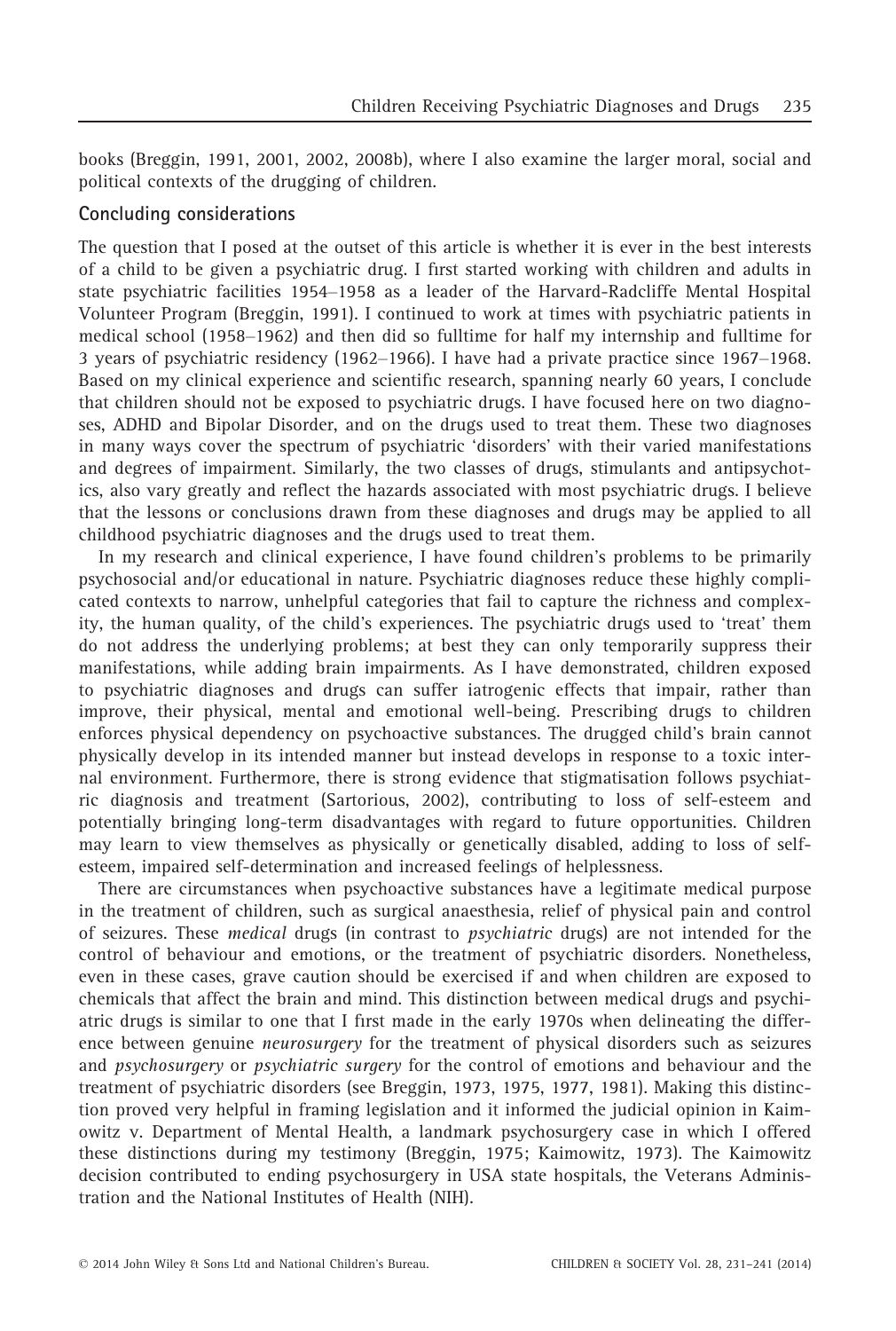We can, and in my view should, apply these distinctions with regard to the epidemic psychiatric drugging of children in North America (and spreading throughout the world) in order to curtail, and eventually to end, the use of psychoactive substances to control emotions and behaviour in children. Drugs may be used effectively and ethically to treat genuine medical conditions such epilepsy, but should not be used to control the behaviour of children or to change their personalities and attitudes and to increase conformity. Psychiatric diagnoses and drugs have not proven effective in helping children and they distract from confronting or locating the source of the child's problem(s) and from finding better solutions to the distress they experience, including better family, social and educational approaches. It is on these grounds that I have concluded that it is the right of every child to be protected from psychiatric drugs.

However, there is another more complex issue: 'What if parents wish to give their children psychiatric drugs such as stimulants or antipsychotic drugs?' Except when one parent resists another parent giving psychiatric drugs to their child, I am not aware of any circumstances in which a parent has been stopped from following a prescriber's directions to medicate a child. I have been an expert in family court legal actions in the USA where one parent has resisted another parent's desire to prescribe psychiatric medications for their child. Although I have been a medical expert in cases that led to judges supporting the child's removal from drugs, the courts tend to take a conventional psychiatric viewpoint and to side with the parent or doctors who wish to give the medications (Breggin, 2008b). Should a parent, especially when uncontested by the other parent, be allowed to give legally prescribed psychiatric drugs to their children? In the USA, the law responds with a resounding 'yes'. On clinical, moral and scientific grounds, I believe it is time to reconsider this.

Coppock (2002) points out that society, psychiatry and medicine now medicalise the inevitable and varied conflicts that arise between parents and children. In the process, psychiatry lends medical authority to the enforcement of parental control over children who rebel or fail to meet expectations, even when the control is arbitrary or abusive. While many parents are well meaning but misled by psychiatry, some parents do exercise this medically endorsed and abusive control over their children. Coppock points out that the majority of children and youth undergo psychiatric diagnosis and drug treatment without giving consent and, indeed, without any active participation in the decision. She challenges the concept that adults can and should be relied upon to make judgments in the 'best interests' of children. She warns that this mistaken viewpoint has enabled the current widespread psychiatric drugging.

When society, psychiatry and parents reach a consensus, as has now occurred, that it is in the best interests of children to psychiatrically drug them into more submissive and socially acceptable states, the usual legal safeguards cannot be relied upon. In this case, medical, legal and parental judgments in regard to the child's best interest can no longer be trusted. Just as physically beating children into submission was once widely accepted, the psychiatric drugging of unruly children is now considered the norm. However, in neither case was it ever scientifically, psychologically or morally right. For these reasons, a ban on psychiatrically drugging children becomes a legitimate goal, similar to other bans on child abuse.

We are a long way from changing the current positive attitude towards psychiatrically diagnosing and drugging children. In addition, any significant reduction in the widespread drugging of children will also cut deeply into the authority, power and profits of the entire psychopharmaceutical complex from drug companies and medical societies to individual researchers and prescribers (Breggin, 1991, 2008a). Rather than prematurely seeking a legal ban on psychiatric drugs at this time, we should view this as an ideal and an ultimate goal as we work towards a future when society, including healthcare providers and parents, will view psychiatric drugs as an abuse of children, and be ready to prohibit it the same way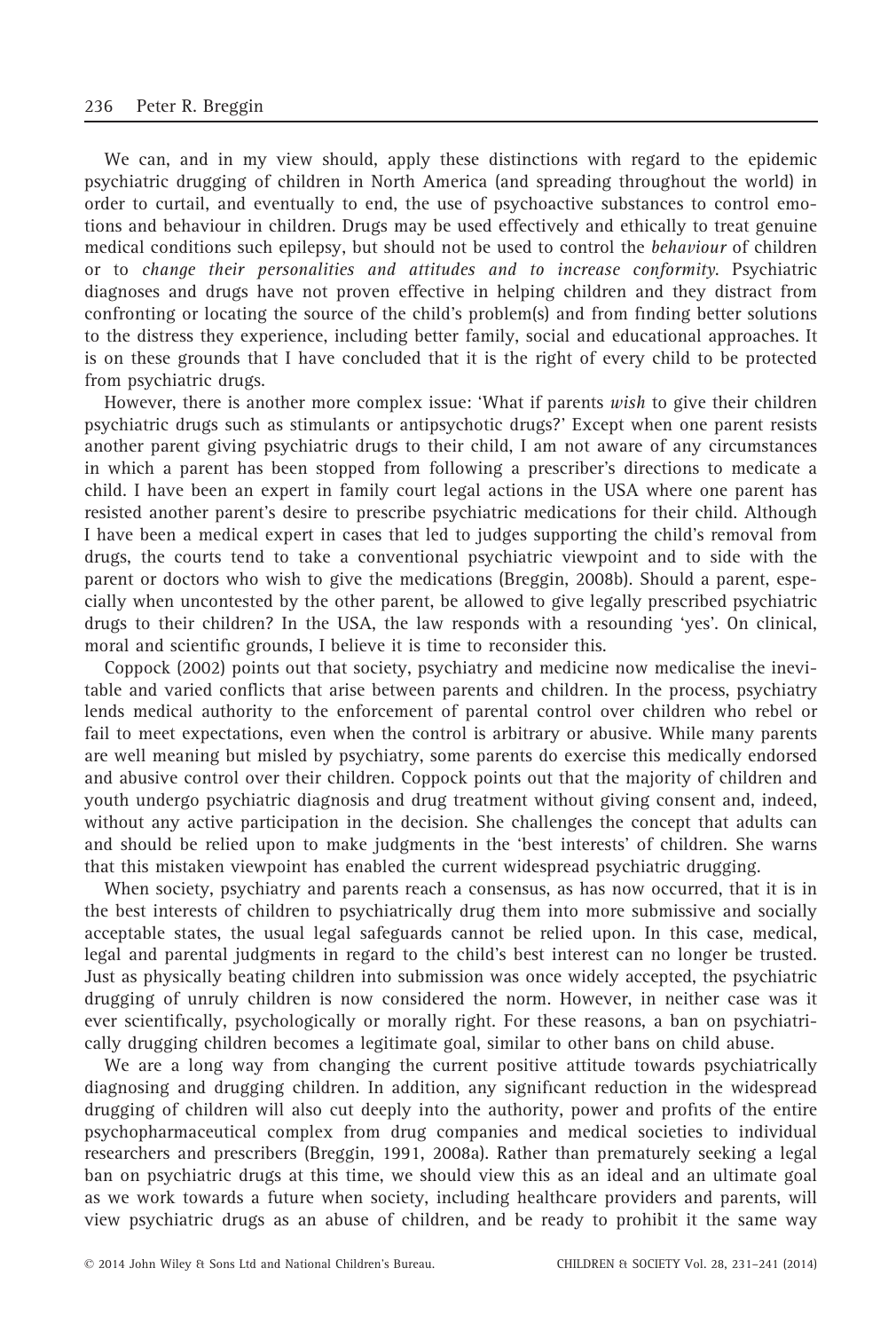it prohibits other forms of child abuse. This should become a goal for children's rights advocates as well as for those of us in the medical profession who remain concerned about the moral, psychological and physical well-being of children.

Meanwhile, individual parents should avoid putting their children on psychiatric drugs and, if already on drugs, parents should seek help in withdrawing them as soon and safely as possible (Breggin, 2013). Physicians and other prescribers should resist pressure to put children on psychiatric medications and instead work towards withdrawing them as soon and safely as possible. It is my hope that society will learn to view the psychiatric diagnosing and drugging of children as a huge and tragic mistake, and instead turn attention towards psychological, social, family and educational approaches that meet the genuine needs of children.

### References

- Aarskog D, Fevang F, Klove H, Stoa K, Thorsen T. 1977. The effect of stimulant drugs, dextroamphetamine and methylphenidate, on secretion of growth hormone in hyperactive children. Journal of Pediatrics, 90: 136–139.
- Adderall. 2011. Complete Prescribing Information and Medication Guide. Available at http://www.shire. com/shireplc/en/investors/investorsnews/irshirenews?id=544jj [Accessed 20 January 2013].

Adderall XR. 2013. Physicians' Desk Reference. PDR Network: Montvale, NJ; 2273–9.

American Psychiatric Association. 2000. Diagnostic and Statistical Manual of Mental Disorders, 4th edn. Text Revision: Washington, DC.

Arakawa O. 1994. Effects of methamphetamine and methylphenidate on single and paired rat open-field behaviors. Physiology and Behavior, 55: 441–446.

- Barnes T, McPhillips M. 1995. How to distinguish between the neuroleptic-induced deficit syndrome, depression and disease-related negative symptoms in schizophrenia. International Clinical Psychopharmacology, 10(Suppl. 3): 115–121.
- Baughman F, Hovey C. 2006. The ADHD Fraud: How Psychiatry Makes "Patients" of Normal Children. Trafford Publishing: Victoria, BC, Canada.

Bell R, Alexander G, Schwartzman R, Yu J. 1982. The methylphenidate-induced stereotypy in the awake rat: local cerebral metabolism. Neurology, 32: 377–381.

Borcherding B, Keysor C, Rapoport J, Elia J, Amass J. 1990. Motor/vocal tics and compulsive behaviors on stimulant drugs: is there a common vulnerability? Psychiatric Research, 33: 83–94.

Breggin P. 1973. Psychosurgery. Journal of the American Medical Association, 226: 1121.

- Breggin P. 1975. Psychosurgery for political purposes. Duquesne Law Review, 13: 841–862.
- Breggin P. 1977. If psychosurgery is wrong in principle? Psychiatric Opinion Nov–Dec: 23.

Breggin P. 1981. Psychosurgery as brain-disabling treatments. In Divergent Views in Psychiatry. Dongier M, Wittkower D. (Eds.). Harper & Row: Hagerstown, MD; 302–326.

Breggin P. 1983. Psychiatric Drugs: Hazards to the Brain. Springer Publishing Company: New York.

Breggin P. 1990. Brain damage, dementia and persistent cognitive dysfunction associated with neuroleptic drugs: evidence, etiology, implications. Journal of Mind and Behavior, 11: 425–464.

Breggin P. 1991. Toxic Psychiatry. St. Martin's Press: New York.

- Breggin P. 1993. Parallels between neuroleptic effects and lethargic encephalitis: the production of dyskinesias and cognitive disorders. Brain and Cognition, 23: 8–27.
- Breggin P. 1998. Risks and mechanism of action of stimulants. In NIH Consensus Development Conference Program and Abstracts: Diagnosis and Treatment of Attention Deficit Hyperactivity Disorder. National Institutes of Health: Rockville, MD; 105–120.
- Breggin P. 1999. Psychostimulants in the treatment of children diagnosed with ADHD: risks and mechanism of action. International Journal of Risk and Safety in Medicine, 12: 3–35.
- Breggin P. 2001. Talking Back to Ritalin. Springer Publishing Company: New York, NY.

Breggin P. 2002. The Ritalin Fact Book. Perseus Books: Cambridge, MA.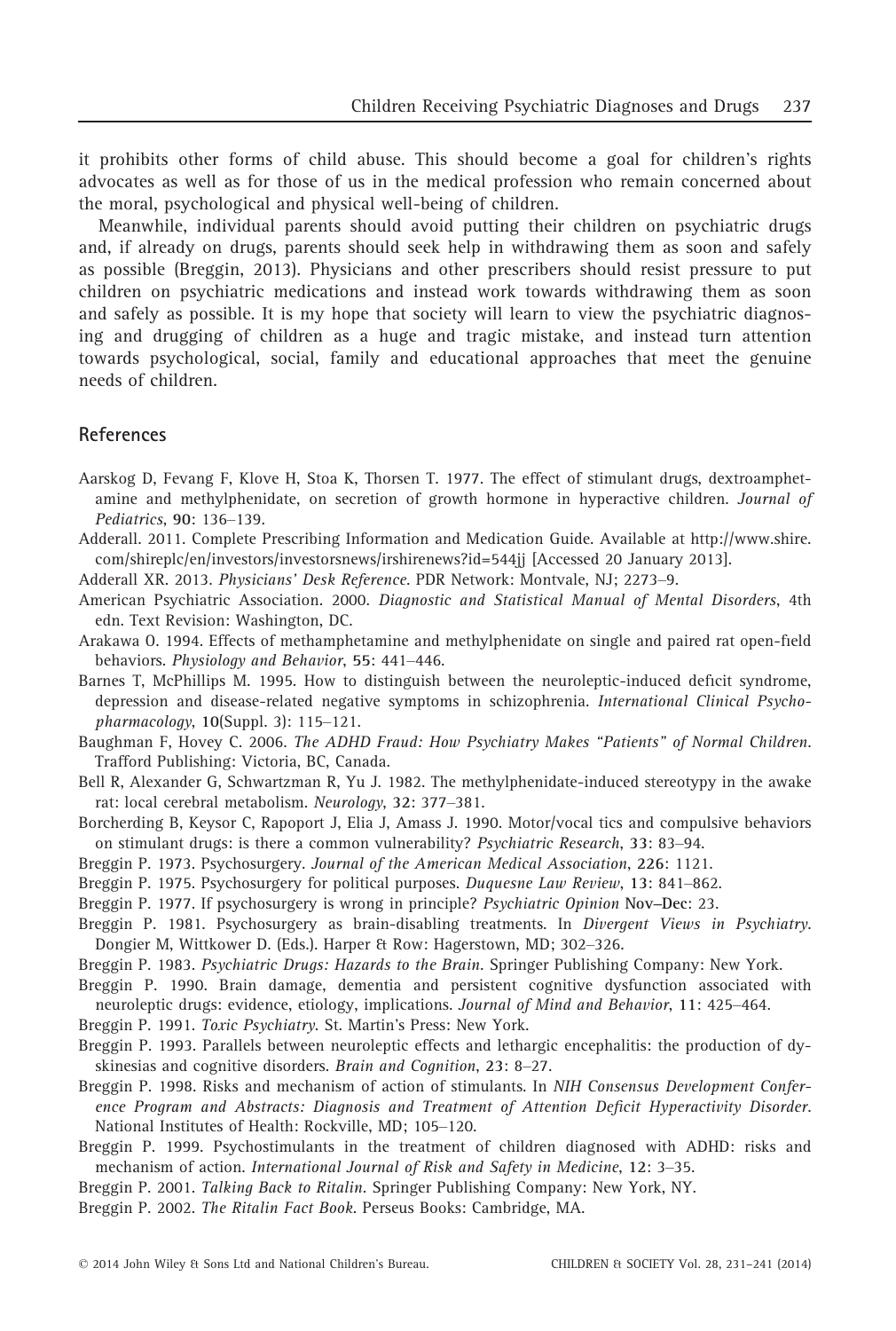- Breggin P. 2008a. Brain-disabling Treatments in Psychiatry, 2nd edn.. Springer Publishing Company: New York.
- Breggin P. 2008b. Medication Madness: The Role of Psychiatric Drugs in Cases of Violence, Suicide, and Crime. St. Martin's Press: New York.
- Breggin P. 2011. Psychiatric drug-induced chronic brain impairment (CBI): implications for long-term treatment with psychiatric medication. International Journal of Risk & Safety in Medicine, 23: 193–200.
- Breggin P. 2013. Psychiatric Drug Withdrawal: A Guide for Prescribers, Therapists, Patients and their Families. Springer Publishing Company: New York.
- Breggin P, Breggin G. 1998. The War against Children of Color: Psychiatry Targets Inner City Children. Common Courage Press: Monroe, ME.
- Carlezon W, Konradi C. 2004. Understanding the neurobiological consequences of early exposure to psychotropic drugs: linking behavior with molecules. Neuropharmacology 47(supplement Suppl. 1): 46–60.
- Castellanos F, Giedd J, Marsh W, Hamburger S, Vaituzis A, Dickstein D, Sarfatti S, Vauss Y, Snell J, Lange N, Kaysen D, Krain A, Ritchie G, Rajapakse J, Rapoport J. 1996. Quantitative brain magnetic resonance imaging in attention-deficit hyperactivity disorder. Archives of General Psychiatry, 53: 607–616.
- Child Welfare Information Gateway. 2012. Administration for children & families, U.S. Department of Health and Human Services. Determining the best interests of the child: summary of State Laws. Available at: https://www.childwelfare.gov/systemwide/laws\_policies/statutes/best\_interest.cfm [Accessed 20 January 2013].
- Chouinard G, Jones B. 1980. Neuroleptic-induced supersensitivity psychosis: clinical and pharmacologic characteristics. American Journal of Psychiatry, 137: 16–21.
- Chouinard G, Annable L, Mercier P, Ross-Chouinard A. 1986. A five year follow-up study of tardive dyskinesia. Psychopharmacology Bulletin, 22: 259–263.
- Coppock V. 2002. Medicalising children's behaviour. In The New Handbook of Children's Rights: Comparative Policy and Practice. Franklin B (ed.). Routledge: London and New York.
- Dorph-Petersen KA, Pierri J, Perel J, Sun Z, Sampson A, Lewis D. 2005. The influence of chronic exposure to antipsychotic medications on brain size before and after tissue fixation: a comparison of haloperidol and olanzapine in macaque monkeys. Neuropsychopharmacology, 30: 1649–1661.
- Drug Facts and Comparisons. 2012. Wolters Kluwer Health: St. Louis.
- FindLaw. undated. Terminating parental rights. Available at http://family.findlaw.com/parental-rights-and-liability/terminating-parental-rights.html [Accessed 20 January 2013].
- Firestone P, Musten L, Pisterman S, Mercer J, Bennett S. 1998. Short-term side effects of stimulant medication are increased in preschool children with attention-deficit/hyperactivity disorder: a double-blind placebo-controlled study. Journal of Child and Adolescent Psychopharmacology, 8: 13–25.
- Giedd JN, Castellanos FX, Casey BJ, Kozuch P, King AC, Hamburger SD, Rapoport J. 1994. Quantitative morphology of the corpus callosum in attention deficit hyperactivity disorder. American Journal of Psychiatry, 151: 665–669.
- Gill S, Bronskill S, Normand SL, Anderson M, Sykora K, Lam K, Bell C, Lee P, Fischer H, Herrmann N, Gurwitz J, Rochon P. 2007. Antipsychotic drug use and mortality in older adults with dementia. Annals of Internal Medicine, 146: 775–786.
- Glazer W, Morgenstern H, Doucette J. 1993. Predicting the long term risk of tardive dyskinesia in outpatients maintained on neuroleptic medications. Journal of Clinical Psychiatry, 54: 133–139.
- Goeb JL, Marco S, Duhamel A, Kechid G, Bordet R, Thomas P, Delion P, Jardri R. 2010. Metabolic side effects of risperidone in early onset schizophrenia. Encephale, 36: 242–52.
- Gottstein J. 2012. Legal issues surrounding the psychiatric drugging of children and youth. In Drugging Our Children. How Profiteers are Pushing Antipsychotrics on Our Youngest and What We Can Do to Stop It. Olfman S, Robbins B, Berk L, Gottstein J, Meyers A, Olsen G, Shanker S, Sparks J, Stanton T, Stone G, Whitaker R. Praeger: Santa Barbara, California; 99–118.
- Gualtieri C, Barnhill L. 1988. Tardive dyskinesia in special populations. In Tardive Dyskinesia: Biological Mechanisms and Clinical Aspects. Wolf ME, Mosnaim AD (eds). American Psychiatric Press: Washington, DC; 135–154.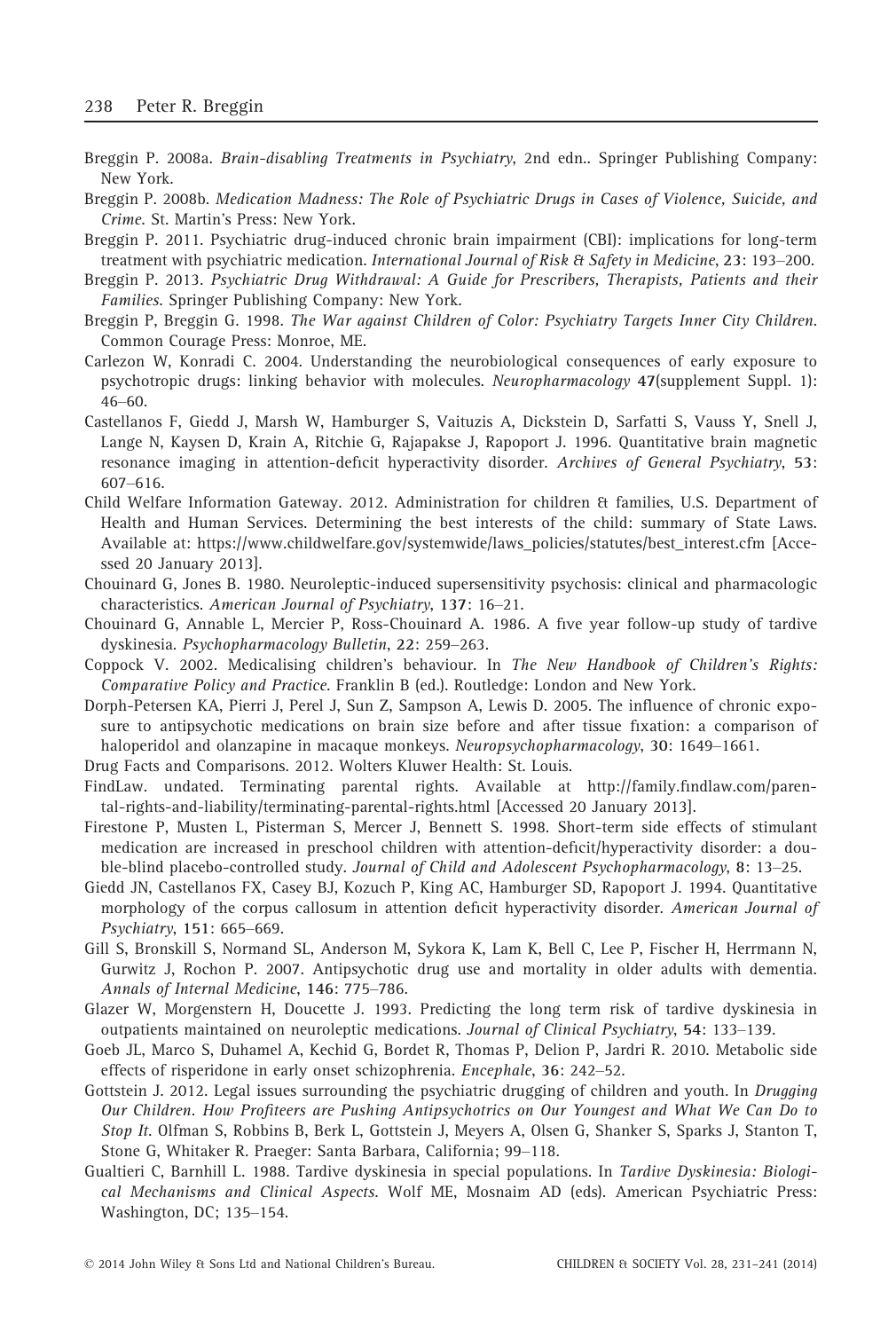- van Haren N, Schack H, Cahn W, van den Heuvel M, Lepage C, Colloings L, Evans A, Pol J, Kahn R. 2011. Changes in cortical thickness during the course of illness in schizophrenia. Archives or General Psychiatry, 68: 871–880.
- Henderson T, Hartman K. 2004. Aggression, mania, and hypomania induction by associated with atomoxetine. Pediatrics, 14: 895–896.
- Ho B-C, Andreasen N, Ziebell S, Pierson R, Magnotta V. 2011. Long-term antipsychotic treatment and brain volumes. A longitudinal study of first-episode schizophrenia. Archives of General Psychiatry, 68: 128–137.
- Hughes R. 1972. Methylphenidate induced inhibition of exploratory behavior in rats. Life Sciences, 11: 161–167.
- Joukamaa M, Heliovaara M, Knekt P, Aromaa A, Raitasalo R, Lehtinen V. 2006. Schizophrenia, neuroleptic medication and mortality. British Journal of Psychiatry, 188: 122–127.
- Kaimowitz v. Department of Mental Health for the State of Michigan. 1973. No 73-19434-AW (Mich. Cir. Ct. Wayne Country, July 10, 1973). Available at http://www.toxicpsychiatry.com/psychosurgery/ [Accessed 26 January 2013].
- Kilbourne A, Ignacio R, Kim H, Blow F. 2009. Are VA patients with serious mental illness dying younger? Psychiatric Services, 60: 589.
- Konopaske G, Dorph-Petersen KA, Pierri J, Wu Q, Sampson A, Lewis A. 2007. Effect of chronic exposure to antipsychotic medication on cell numbers in the parietal cortex of macaque monkeys. Neuropsychopharmacology, 32: 1216–1223.
- Konopaske G, Dorph-Petersen KA, Sweet R, Pierri J, Zhang W, Sampson A, Lew D. 2008. Effect of chronic psychotic exposure to astrocyte and oligodendrocytic numbers in macaque monkeys. Biological Psychiatry, 63: 759–765.
- Lambert N. 2005. The contribution of childhood ADHD, conduct problems, and stimulant treatment to adolescent and adult tobacco and psychoactive substance abuse. Ethical Human Psychology and Psychiatry, 7: 197–221.
- Levin A. 2011. Brain volume shrinkage parallels rise in antipsychotic dosage. Psychiatric News 47: 1.
- Lieberman J, Stroup T. 2011. The NIMH-CATIE schizophrenia study: what did we learn? American Journal of Psychiatry, 168: 770–775.
- Lieberman J, Stroup T, McEvoy J, Swartz M, Rosenheck R, Perkins D, Keefe R, Davis S, Davis C, Lebowitz B, Severe J, Hsiao J. 2005. Effectiveness of antipsychotic drugs in patients with chronic schizophrenia. New England Journal of Medicine, 353: 1209–1223.
- Littrell J, Lyons P. 2010a. Pediatric bipolar disorder: Part I—Is it related to classical bipolar disorder. Children and Youth Services Review, 32: 965–973.
- Littrell J, Lyons P. 2010b. Pediatric bipolar disorder. An issue for child welfare. Children and Youth Services Review, 32: 965–973.
- Mayes S, Sanderson D, Bixler F, Humphrey F, Mattison R. 1994. Methylphenidate and ADHD: influence of age, IQ, and neurodevelopmental status. Developmental Medicine and Child Neurology, 36: 1009–1007.
- McDonagh M, Peterson K. 2006. Drug class review on pharmacological treatments for ADHD: Final Report 2006. Oregon Evidence-based Based Practice Center, Oregon Health and Science Center: Portland, Oregon. www.ohsu.edu/drugeffectivenesss.
- Mejia N, Jankovic J. 2010. Tardive dyskinesia and withdrawal emergent syndrome in children. Expert Review of Neurotherapeutics, 10: 893–901.
- Miller K. 2007. Generation Rx. Available at: http://kevinpmiller.blogspot.com/2007/10/generationrx-examines-rise-in.html [Accessed 14 April 2013].
- Moncrieff J. 2006. Why is it so difficult to stop psychiatric treatment? It may be nothing to do with the original problem. Medical Hypotheses, 67: 517–523.
- Moncrieff J. 2007a. The Myth of the Chemical Cure: A Critique of Psychiatric Drug Treatment. Basingstoke, Hampshire, UK: Palgrave Macmillan.
- Moncrieff J. 2007b. Understanding psychotropic drug action: the contribution of the brain-disabling theory. Ethical Human Psychology and Psychiatry, 9: 170–179.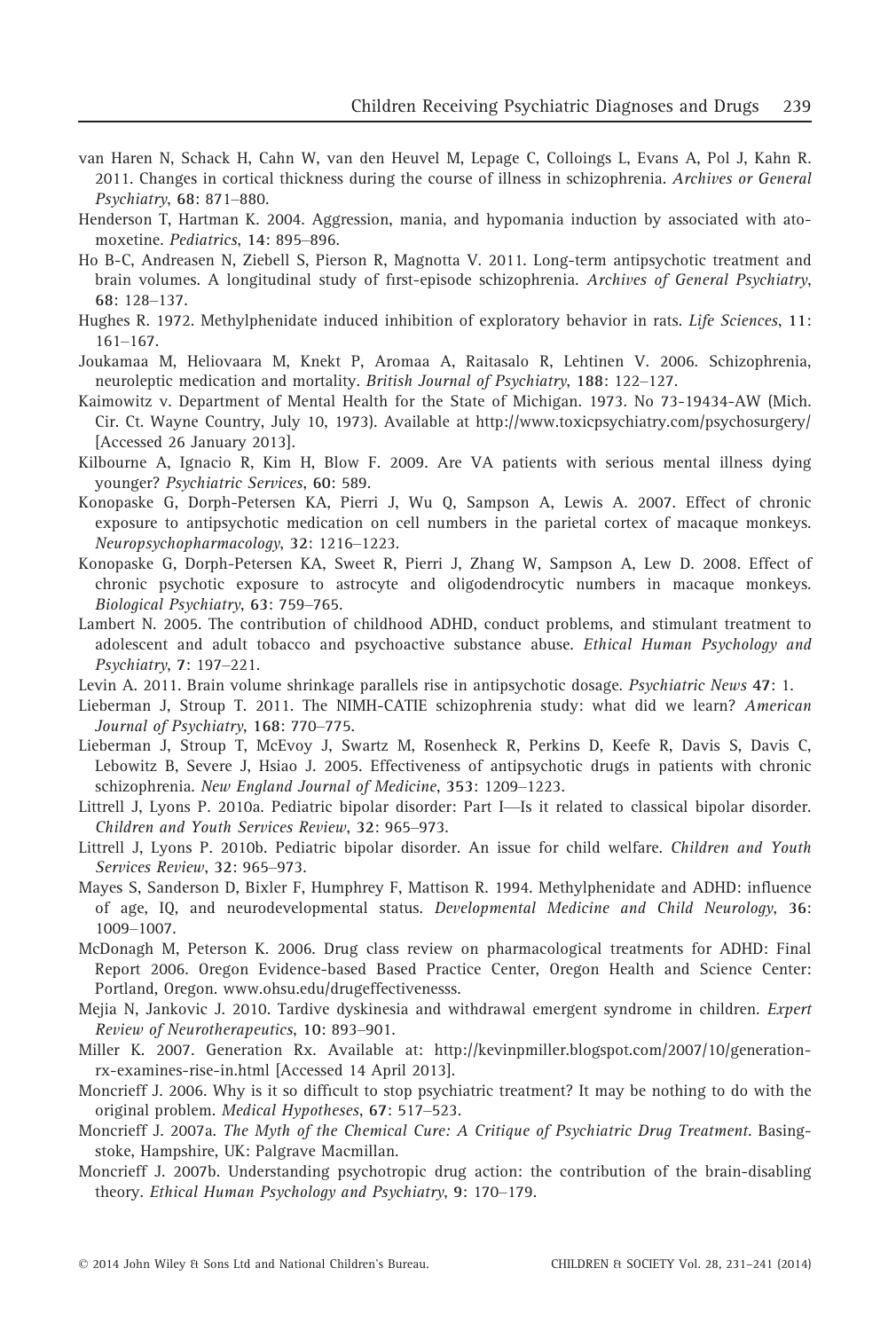- Moreno C, Laje G, Blanco C, Jiang H, Schmidt A, Olfson M. 2007. National trends in the outpatient diagnosis and treatment of bipolar disorder in youth. Archives of General Psychiatry, 64: 1032–1039.
- Myslobodsky M. 1986. Anosognosia in tardive dyskinesia: "Tardive dysmentia" or "tardive dementia"? Schizophrenia Bulletin, 12: 1–6.
- Myslobodsky M. 1993. Central determinants of attention and mood disorder in tardive dyskinesia ("tardive dysmentia"). Brain and Cognition, 23: 88–101.
- Nasrallah H. 2007. The roles of efficacy, safety, and tolerability in antipsychotic effectiveness: practical implications of the CATIE schizophrenia trial. Journal of Clinical Psychiatry, 68(Suppl. 1): 5–11.
- Navari S, Dazzan P. 2009. Do antipsychotic drugs affect brain structure? A systematic and critical review of MRI findings. Psychological Medicine, 39: 1763–1777.
- Olfman S, Robbins B, Berk L, Gottstein J, Meyers A, Olsen G, Shanker S, Sparks J, Stanton T, Stone G, Whitaker R. 2012. Drugging Our Children. How Profiteers are Pushing Antipsychotics on Our Youngest and What We Can Do to Stop It. Praeger: Santa Barbara, California, USA.
- Parks J, Svendsen D, Singer P, Foti M. 2006. Morbidity and Mortality in People with Serious Mental Illness. Alexandria, VA: National Association of State Mental Health Program Directors.
- Proal E, Reiss P, Klein R, Mannuzza S, Gotimer K, Ramos-Olazagasti M, Lerch J, He Y, Zijdenbos A, Kelly C, Milham M, Castellanos X. 2011. Brain gray matter deficits at 33-year follow-up in adults with attentiondeficit/hyperactivity disorder established in childhood. Archives of General Psychiatry, 68: 1122–1134.
- Randrup A, Munkva I. 1967. Stereotyped activities produced by amphetamine in several animal species and man. Psychopharmacologia, 11: 300–310.
- Randrup A, Munkva I. 1970. Correlation between specific effects of amphetamines on the brain and on behavior. In Current Concepts on Amphetamine Abuse: Proceedings of a Workshop, Duke University Medical Center, June 5–6, 1970. Ellinwood EH, Cohen S (eds.). National Institute of Mental Health: Rockville, MD.
- Rebec G, White I, Puotz J. 1997. Responses of neurons in dorsal striatum during amphetamine-induced focused stereotypy. Psychopharmacology (Berl), 130: 343–341.
- Regier A, Leshner A. 1992. Request for Applications: Cooperative Agreement for a Multi-site, Multimodel Treatment Study of Attention-deficit Hyperactivity Disorder (ADHD)/Attention-deficit Disorder (ADD). (Rep. MH-92–03). Department of Health and Human Services; Public Health Service; Alcohol, Drug Abuse and Mental Health Administration; and NIMH: Washington, DC.
- Rosebush P, Mazurek M. 1999. Neurologic side effects in neuroleptic-naïve patients treated with haloperidol or risperidone. Neurology, 52: 782–785.
- Sarchet P. 2011. Harvard scientists disciplined for not declaring ties to drug companies. Nature News Blog July 11. Available at http://blogs.nature.com/news/2011/07/Harvard\_scientists\_disciplined.Html [Accessed 4 July 2011].
- Sartorious N. 2002. Iatrogenic stigma of mental illness: begins with behaviour and attitudes of medical professionals, especially psychiatrists. British Medical Journal, 324: 1470–1.
- Schiorring E. 1977. Changes in individual and social behavior induced by amphetamine and related compounds in monkeys and man. In Cocaine and Other Stimulants. Ellinwood EH, Jr., Kilbey MM (eds.). Plenum: New York; 481–522.
- Schiorring E. 1979. Social isolation and other behavioral changes in groups of adult vervet monkeys (Cercopithecus aethiops) produced by low, nonchronic doses of d-amphetamine. Psychopharmacology (Berl), 64: 297–302.
- Splete H. 2011. Antipsychotics linked to metabolic syndrome spike in children. Clinical Psychiatry News. Available at http://www.clinicalpsychiatrynews.com/single-view/antipsychotics-linked-to-metabolic-syndrome-spike-in-children/934df78c22.html [Accessed 11 September 2011].
- Strattera. 2011. Physician's Desk Reference. PDR Network: Montvale, NJ.
- Sundell K, Gissler M, Petzold M, Waern M. 2011. Antidepressant utilization patterns and mortality in Swedish men and women aged 20–34 years. European Journal of Clinical Pharmacology, 67: 169–178.
- Swanson J, Castellanos F. 1998. Biological bases of attention deficit hyperactivity disorder: neuroanatomy, genetics, and pathophysiology. In NIH Consensus Development Conference Program and